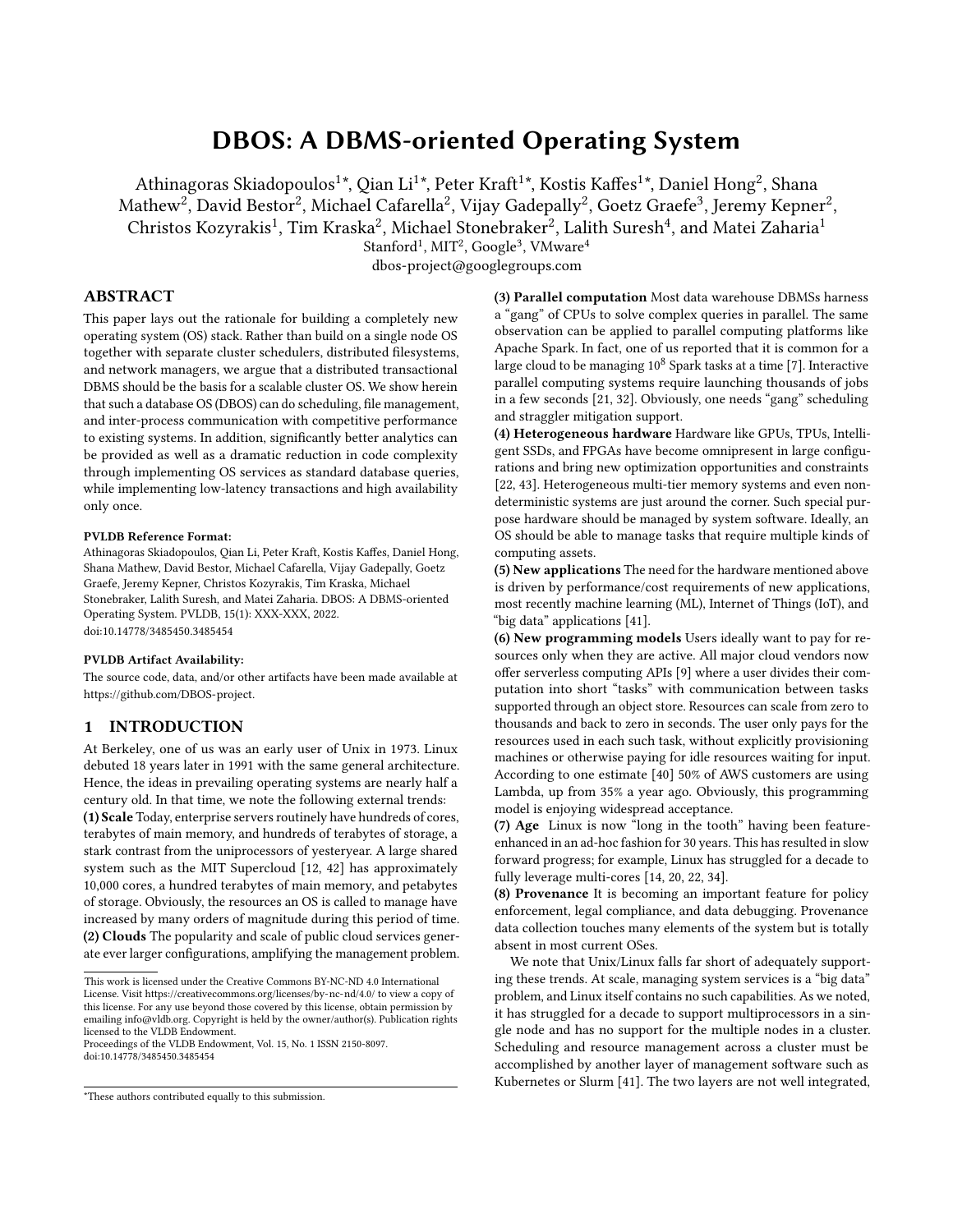so many cross-cutting issues, such as provenance, monitoring, security and debugging, become very challenging on a cluster and often require custom built solutions [\[51\]](#page-9-0). Furthermore, Linux has weak support for heterogeneous hardware, which must be managed by non-OS software. Even for common hardware such as network cards and storage, practitioners are increasingly using kernel bypass for performance and control [\[19\]](#page-8-13). Lastly, serverless computing can be supported by a much simpler runtime; for example, there is no need for demand paging. Hence, some functions in Linux are possibly not needed in the future.

Unix offers abstractions that are too few and too low-level for managing the multiple levels of complexity and huge amounts of state that modern systems must handle. Our conclusion is that the "everything is a file" model for managing uniprocessor hardware  $[44]$  – a revolutionary position for Unix in 1973 – is ill-suited to modern computing challenges. Layering an RPC library on top of the Unix model in order to build distributed systems does not address the abstraction gap. The current model must be replaced by a new architecture to make it significantly easier to build and scale distributed software. In Section [2,](#page-1-0) we specify such an architecture based on a radical change towards an "everything is a table" abstraction that represents all OS state as relational tables, leveraging modern DMBS technology to scale OS functionality to entire datacenters [\[23,](#page-8-15) [33\]](#page-8-16). In Section [3,](#page-2-0) we indicate our "game plan" for proving our ideas. Our timeline contains three phases, and we report on the results of the first phase in Section [4.](#page-3-0) Section [5](#page-7-0) discusses related work, and Section [6](#page-7-1) contains our conclusions.

# <span id="page-1-0"></span>2 RETHINKING THE OS

The driving idea behind our thinking is to support vast scale in a cluster or data center environment. Fundamentally, the operating system resource management problem has increased by many orders of magnitude and is now a "big data" problem on its own. The obvious solution is to embed a modern high performance multinode transactional DBMS into the kernel of a next-generation OS. As a result, we call our system DBOS (Data Base Operating System). This results in a very different OS stack.

#### 2.1 The DBOS Stack

Our four-level proposal is shown in Figure [1.](#page-1-1)

Level 4: User  $space - At$  the top level are traditional user-level tasks, which run protected from each other and from lower levels, as in traditional OSs. In DBOS, we primarily target distributed applications, such as parallel analytics, machine learning, web search, and mobile application backends, which are the most widely used applications today. To support these applications, we encourage a serverless model of computation, whereby a user decomposes her task into a graph of subtasks, each running for a short period of time. Hence, subtasks come into existence, run, and then die in a memory footprint they specify at the beginning of their execution. As such, we do not plan to support the complex memory management facilities in current systems; a subtask can only run if there is available memory for its footprint. The serverless computing model is supported by capabilities at levels 2 and 3 of the DBOS stack.

Common serverless models (e.g. AWS Lambda) dictate that data be passed between subtasks via a shared object store or filesystem. This may due to the difficulties in current systems in managing task

<span id="page-1-1"></span>

Figure 1: Proposed DBOS stack. Level 1 is the bottom layer.

sets, and in locating the recipients of interprocess communication (IPC) messages. In a DBOS environment that stores all OS state in a distributed DBMS, neither impediment exists. Hence, DBOS provides fast IPC between live subtasks, along with table-based data sharing. Both capabilities are supported via DBMS-based primitives.

In addition, DBOS's cluster-scale approach makes it significantly easier for developers to monitor, debug, and secure their distributed applications. Today's distributed computing stacks, such as Kubernetes, provide few abstractions beyond the ability to launch tasks and communicate between them via RPC, so they require developers to build or cobble together a wide range of external tools to monitor application metrics, collect logs, and enforce security policies [\[10,](#page-8-17) [27,](#page-8-18) [39,](#page-8-19) [45\]](#page-8-20). In contrast, in DBOS, the entire state of the OS and the application is available in structured tables that can simply be queried using SQL. For example, finding all the process IDs in an application, their current memory usage, or aggregate information about custom metrics in the application is trivial; it is also easy to ask more complicated questions, such as finding all processes from users in a certain organization. Likewise, all in-flight IPC messages are queriable as a table, and can be retained for later analysis. We believe that these capabilities will greatly simplify the development of distributed applications, in the same way that developing and debugging single-process multi-core applications today is dramatically easier than working with distributed ones.

Level 3: OS Functionality The applications in level 4 are supported by a set of data-center OS services in level 3, such as task schedulers, distributed filesystems, interprocess communication (IPC) and others. We demonstrate high-performance implementations of these services later in the paper (Section [4\)](#page-3-0).

In DBOS, all OS services benefit from capabilities provided by the distributed DBMS (level 2), such as high-availability, transaction support, security, and dynamic reconfiguration. These capabilities are known pain points in today's cluster managers, which routinely re-invent these wheels and yet, provide weaker guarantees than what a DBMS provides. For example, the Kubernetes control plane cannot perform multi-object transactions [\[11\]](#page-8-21), and the HDFS NameNode requires more servers for a highly available configuration than if they had used a distributed DBMS [\[37\]](#page-8-22).

In DBOS, all OS services are implemented using a combination of SQL and user-defined functions. These services all operate on a consistent global view of the OS state in the form of DBMS tables. This makes it easy for services to support cross-cutting operations. For example, modern task schedulers routinely rely on historical performance profiles of the tasks, data placement information, resource utilization, machine properties and myriad other state to make high quality placement decisions. A scheduler in today's cluster managers like Kubernetes and YARN needs to gather such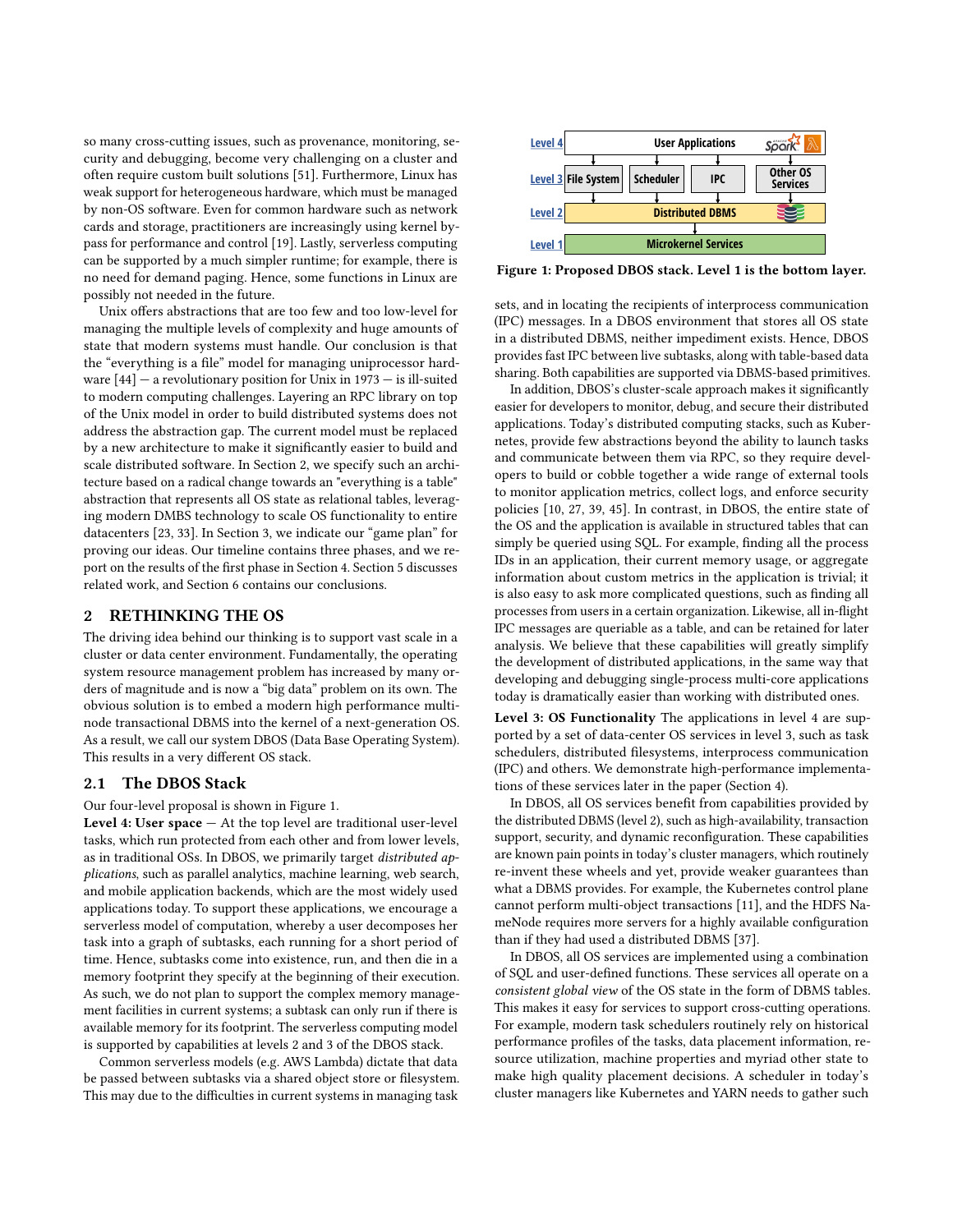information from disparate layers, each with ad-hoc APIs to expose the required state, with no consistency guarantees between layers.

Similarly, our programming model should make it easier to build novel OS services from scratch — say, a privacy reporting tool about which files' data have been transmitted over the network far more easily than with today's cluster managers, which would require intrusive changes to support similar features.

Level 2: The DBMS  $-$  In level 2 we propose to utilize a highperformance multi-node main-memory transactional DBMS. There are several such DBMSs in commercial service today including VoltDB [\[8\]](#page-8-23) (and its predecessor H-Store [\[3\]](#page-8-24)), SAP-Hana [\[13\]](#page-8-25), Microsoft Hekaton [\[25\]](#page-8-26), and SingleStore (MemSQL) [\[15\]](#page-8-27), just to name a few. These systems are all SQL databases, offer multi-node support, low latency distributed transactions (concurrency control and crash recovery) and most offer real-time failover (high availability). The fastest of these are capable of millions of transactions per second on modest hardware clusters costing a few thousand dollars. These standard DBMS services, combined with some standardized OS-specific schemas, comprise all of the second level.

We have restricted our attention to SQL DBMSs in order to get the analytic power of a high level query language. However, there are many No-SQL DBMSs with lower-level interfaces that could also be considered in a DBOS-style architecture.

Level 1: Microkernel services  $-$  We expect a DBMS to be runnable on top of a minimal microkernel in level 1. It comprises raw device handlers, interrupt handlers, very basic inter-node communication, and little else.

Long ago, DBMSs tended not to use OS services, and one of us wrote a paper in 1981 complaining about this fact [\[47\]](#page-8-28). There is no reason why we cannot return to running a DBMS on a "raw device". Moreover, DBMSs do their own admission control, so as not to overtax the concurrency control system. Also, a DBMS running near the bottom of the OS stack will be processing very large numbers of short transactions. As such, we want simple preemption to allow the DBMS to run whenever there is work to do. A DBMS can also control its own memory footprint by dynamically linking and unlinking user-defined functions as well as little-used support routines.

In DBOS we do not plan to support sophisticated memory management. The DBMS in level 2 does its own memory management. One might wonder if level 2 should also run in a Lambda-style serverless environment. In fact, it would certainly be possible to specify that nodes in a query plan be serverless computations. However, doing so would force serverless support into layer 1, which we want to keep as small as possible. Also, we expect the DBMS to be running millions of transactions per second, so all the pieces of a DBMS would, in fact, be memory resident essentially all the time. Hence, limited value would result from such a decision.

#### 2.2 Design Discussion

It is worth considering the core benefits of the DBOS architecture. OS state in current operating systems is typically supported piecemeal, usually in various data structures with various semantics. Moving to DBOS will force DBMS schema discipline on this information. It will also allow querying across the range of OS data using a single high-level language, SQL. In addition, transactions, high availability and multi-node support are provided exactly once, by the DBMS, and then used by everybody. This results in

much simpler code, due to avoiding redundancy. Also, current nontransactional data structures get transactions essentially for free.

Effective management and utilization of large-scale computing systems require monitoring, tracking, and analyzing the critical resources, namely processing, storage, and networking. Currently, additional utilities and appliances are often built or purchased and integrated into each of these functions [\[10,](#page-8-17) [27,](#page-8-18) [39,](#page-8-19) [45\]](#page-8-20). These capabilities provide database functionality to the process scheduling logs, storage metadata logs, and network traffic logs. As separate adjunct bolt-on capabilities are highly sensitive to processing, storage, and network upgrades, they require significant resources to maintain and significant knowledge by the end-user to use effectively. DBOS obviates the need for these separate add-on capabilities.

The principal pushback we have gotten from our initial proposal [\[23\]](#page-8-15) is "you won't be able to offer a performant implementation". Of course, we have heard this refrain before — by the CODA-SYL advocates back in the 1970's. They said "you can't possibly do data management in a high-level language (tables and a declarative language). It will never perform." History eventually proved them wrong. Our goal in DBOS is analogous, and we turn in the next section to three successive prototypes with that goal.

# <span id="page-2-0"></span>3 DBOS STAGES

We will build out the DBOS prototype in three stages of increasing strength: from "straw", to "wood", and finally "brick".

#### 3.1 DBOS-straw

Our first prototype demonstrates that we can offer reasonable performance on three OS services: scheduling tasks, providing a filesystem, and supporting interprocess communication (IPC). Constructing the DBOS-straw prototype entails using Linux for level 1, an RDBMS for level 2, writing a portion of level 3 by hand, and creating some test programs in level 4. Results in these areas are documented in Section [4](#page-3-0) of this paper. We expect this exercise should convince the naysayers of the viability of our proposal. This system builds on top of VoltDB, which offers required high performance.

# 3.2 DBOS-wood

With the successful demonstration of DBOS-straw, we will install our prototype in a Linux cluster in user code and begin supporting DBOS functions in a real system. We expect to use a serverless environment to support user-level tasks. Hence, any user "process" is a collection of short running "tasks" assembled into a graph. We expect this graph to be stored in the DBMS to facilitate better scheduling, and tasks, to the extent possible, will be user-defined DBMS functions. We are currently implementing a DBOS-based serverless environment. Moreover, we will "cut over" a sample of Linux OS functions to our model, implemented in level 3 DBOS code. The purpose of DBOS-wood is to show that OS functions can be readily and compactly coded in SQL and that our filesystem, scheduling and IPC implementations work well in a real system. The implementation of DBOS-wood is now underway. When it is successfully demonstrable, we will move on to DBOS-brick.

#### 3.3 DBOS-brick

Our last phase will be to beg, borrow, steal, or implement a microkernel for level 1 and potentially revisit the DBMS decision in level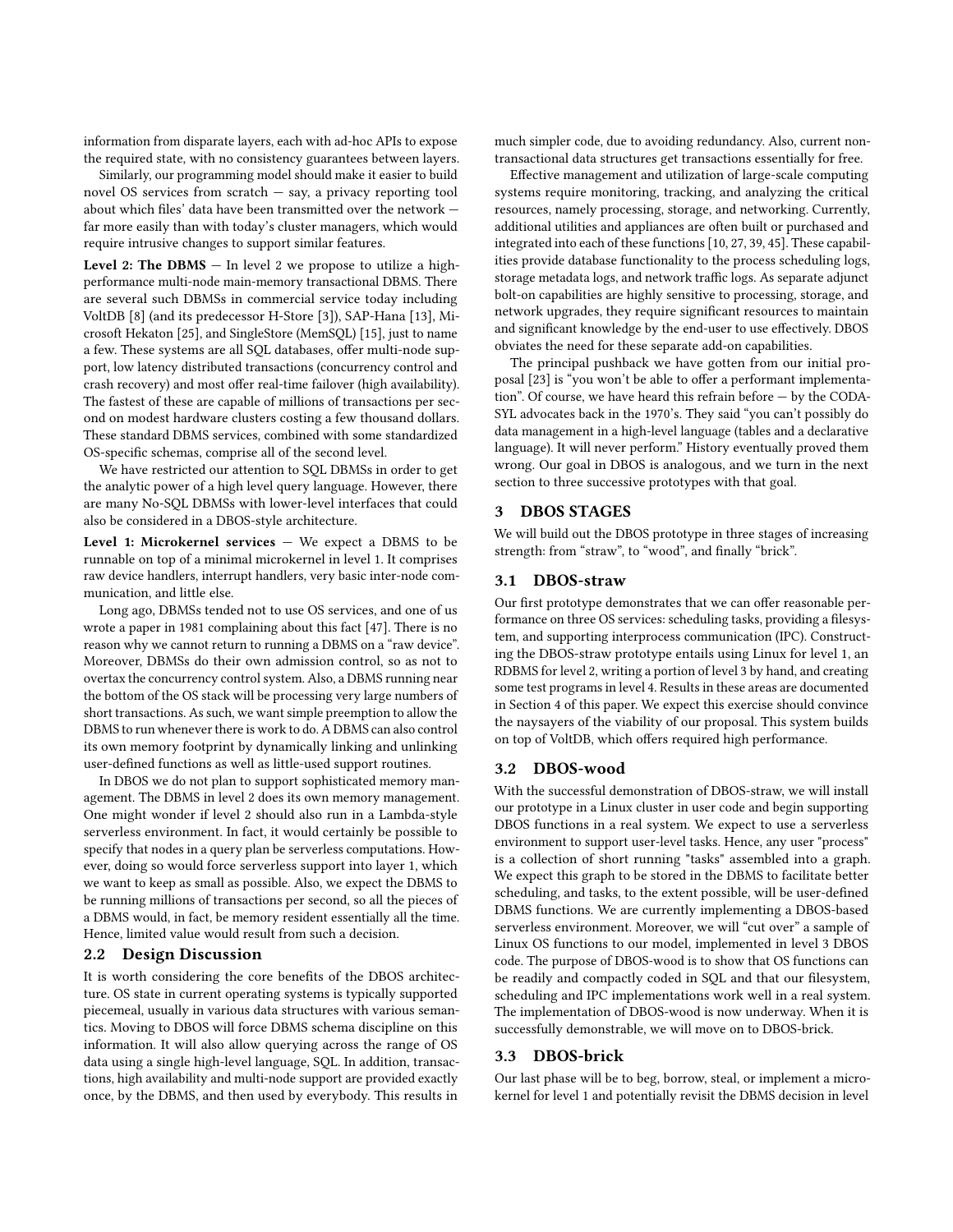2. On top of this framework we can port our serverless environment and the collection of OS services from DBOS-wood. In addition, we expect to reimplement enough level 3 OS services to have a viable computing environment. During this phase, we expect to receive substantial help from our industrial partners (currently Amazon, Google and VMWare), since this is a sizeable task.

We expect to have sufficient resources to implement level 1 from scratch, if necessary. Level 2 will be too large a project for us to implement from scratch, so we expect to adapt existing DBMS code to the new microkernel, perhaps from VoltDB or H-Store.

# <span id="page-3-0"></span>4 DBOS-STRAW

We first discuss a few characteristics of our chosen DBMS, VoltDB. Then we turn to the DBOS-straw implementations of the scheduling, IPC, and the filesystem. We show that the DBOS architecture can deliver the performance needed for a practical system.

#### 4.1 Background

4.1.1 VoltDB. As noted earlier, there are several parallel, high performance, multi-node, transactional DBMSs with failover that we could have selected. VoltDB was chosen because of the relationship one of us has with the company. VoltDB implements SQL on top of tables which are hash-partitioned on a user specified key across multiple nodes of a computer system. VoltDB supports serializability and transactional (or non-transactional) failover on a node failure. It is optimized for OLTP transactions (small reads and writes) and insists transactions be user-defined DBMS procedures [\[16\]](#page-8-29) which are compiled and aggressively optimized. All data is main-memory resident and highest performance is obtained when:

(1) Transactions access data in only a single partition; concurrency control is optimized for this case.

(2) The user task is on the same node as the single partition accessed. This avoids network traffic while executing a transaction.

4.1.2 Supercloud. We ran all of our experiments on the MIT Supercloud [\[12\]](#page-8-0). Supercloud nodes have 40-core dual-socket Intel Xeon Gold 6248 2.5GHz CPUs, 378GB memory, a Mellanox ConnectX-4 25Gbps NIC, and a 4.4TB HDD. We use up to 8 nodes (320 cores) of VoltDB. We use a configuration with 1 partition per core, so tables are partitioned 320 ways in a maximum configuration.

# 4.2 Scheduling Studies

We assume that in DBOS, a scheduler runs on each partition of our VoltDB installation. To implement a multi-node scheduler in SQL, we must create relational tables to store scheduler metadata. The first of these is a Task table; the scheduler adds a row to this table whenever a task is created. Scheduling the task to a worker can be done at creation time or deferred; we will show example schedulers that do each. The fields of the Task table are:

Task (p\_key, task\_id, worker\_id, other\_fields)

The p\_key is the current partition of the task. The Task table is partitioned on this field. If task assignment is done at creation time, the worker\_id field stores the worker to which the task is assigned. If scheduling is deferred, that field is instead initialized to null; when the scheduling decision is made, the task will move to the assigned worker's partition and the field will be set. other\_fields hold scheduling relevant information, such as priority, time the

```
schedule_simple(P, TID) {
 select worker_id,unused_capacity from Worker
   where unused_capacity>0 and p_key=P
   limit 1;
 if worker_id not None:
   WID = worker_id[0]:UC = unused_capacity[0];
   update Worker set
     unused_capacity=UC - 1
     where worker_id=WID and p_key=P;
   insert into Task (P, TID, WID,...);
}
```
#### Figure 2: Simple FIFO scheduler.

task was created, time since the task ran last, etc. Such information might be useful for debugging, provenance, and data analytics. Our schedulers also require a Worker table:

Worker (p\_key, worker\_id, unused\_capacity)

Each worker is associated with a VoltDB partition defined by its p\_key. The Worker table is partitioned on this field. Workers have capacity in units of runnable tasks. The table specifies the unused capacity of each worker. We can extend this table to add fields such as accelerator availability or other worker metadata.

It is the job of the scheduler to assign an unassigned task to some worker and then decrement its unused capacity. It is possible to implement a diverse range of schedulers by changing the stored procedure which performs this assignment.

In Figure [2](#page-3-1) we sketch a stored procedure implementing a simple FIFO scheduler with a mix of SQL and imperative code. The input to this scheduler is a randomly chosen partition P and the unique identifier of the task TID to be scheduled. The scheduler first selects at most one worker (limit 1) that has unused capacity (unused\_capacity>0) from the target partition (p\_key=P). If one is found, the scheduler decrements the selected worker's unused capacity by one in the Worker table. Then, the scheduler inserts a row for task TID into the Task table. The scheduler iterates through random partitions until it finds one with unused capacity for the task. In the interest of brevity, we omit dealing with the corner case when worker capacity is completely exhausted.

To demonstrate this simple scheduler's performance, we implement it in VoltDB as a stored procedure and measure median and tail latencies as we vary system load. Our experiments used forty parallel schedulers on two VoltDB hosts and two client machines. They are synthetic–tasks are scheduled, but not executed. Hence, the latencies reflect the scheduling overhead of DBOS. As shown in Figure [5,](#page-4-0) the simple FIFO scheduler can schedule 750K tasks per second at a sub-millisecond tail latency while the median latency remains around 200  $\mu$ s even at 1M tasks/sec load, which outperforms most existing distributed schedulers.

However, this simple scheduler has some disadvantages. For example, it has no notion of locality, but many tasks perform better when co-located with a particular data item. Moreover, it may need multiple tries to find a worker with spare capacity.

Our second scheduler (locality-aware scheduler, Figure [3\)](#page-4-1) attempts to avoid both issues. Specifically, it schedules the task at the worker machine where the task's home directory partition resides.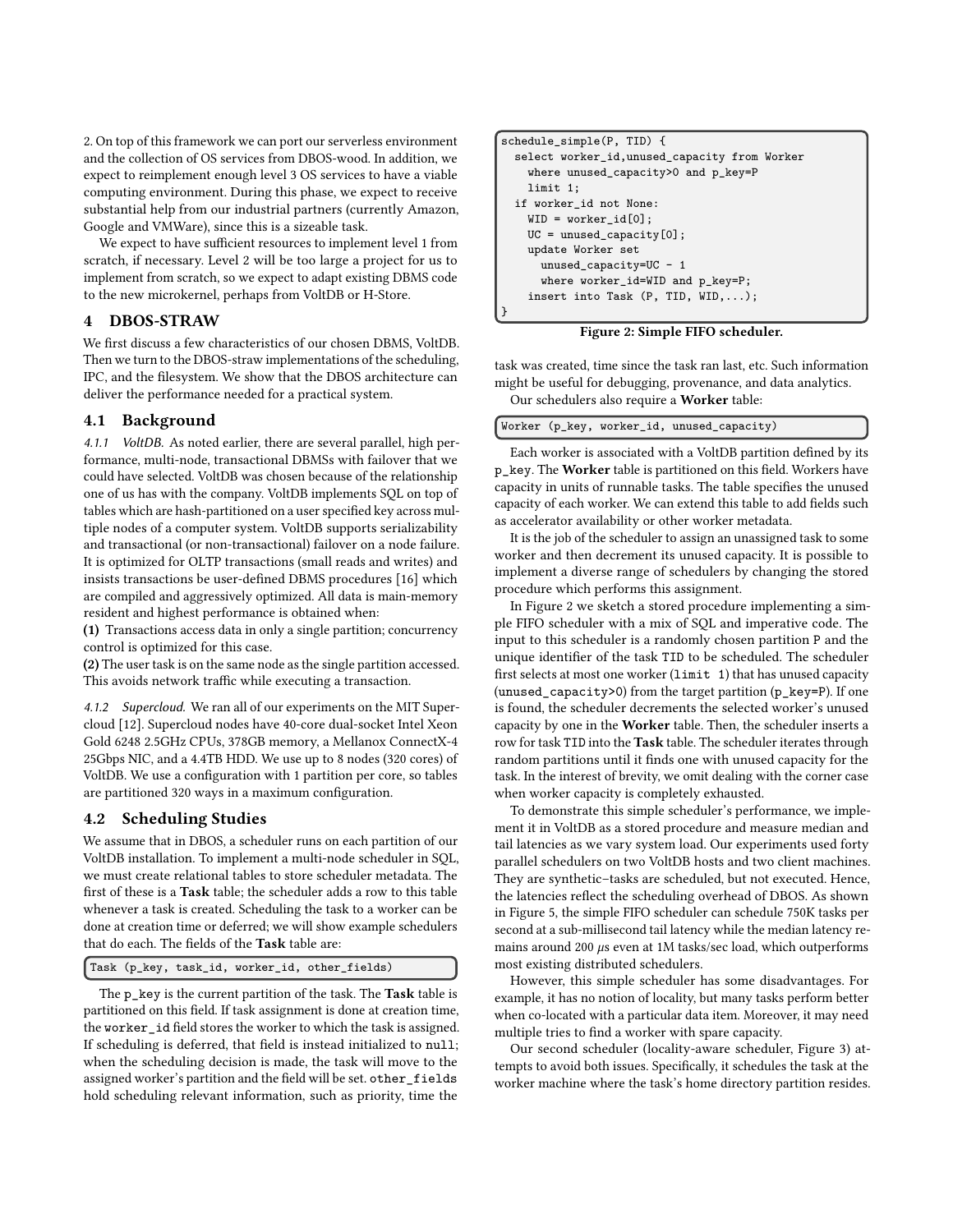```
schedule_locality(HP, TID) {
  ... // Same code as FIFO scheduler
  if worker_id not None:
  ... // Same code as FIFO scheduler
  else:
    insert into Task (HP, TID, null, ...);
}
```
Figure 3: Locality-aware scheduler.

<span id="page-4-2"></span>

Figure 4: Least-loaded scheduler.

<span id="page-4-0"></span>

We can query this information from our filesystem ([§4.4\)](#page-5-0). The input to this scheduler is the home directory partition HP and the ID of the task TID to be scheduled. The first three SQL queries in its stored procedure are similar to those in the FIFO scheduler; the difference is the insert query at the end (highlighted in red in Figure [3\)](#page-4-1). This queues tasks that cannot be immediately run at their target partition until it has unused capacity. Hence, this locality-aware scheduler may defer task assignment under high load.

Our last scheduler (least-loaded scheduler, Figure [4\)](#page-4-2) ensures the best load balance possible, assuming fairly long running tasks. This scheduling strategy is commonly used in many existing systems. Specifically, we schedule the next incoming task to the worker with the greatest unused capacity within a partition.

Implementing this scheduler only required changing a single line of code to the simple FIFO scheduler, i.e., adding a 'order by unused\_capacity desc' clause (highlighted in red in Figure [4\)](#page-4-2). As shown in Figure [5,](#page-4-0) this scheduler is only slightly slower than the previous two because of the additional operation. If we wanted to find the least-loaded worker across all partitions, we could simply remove the 'p\_key=P' clause. This showcases the strength and expressiveness of the relational interface–significant changes to scheduler behavior require only a few lines of code to implement.

#### 4.3 IPC

4.3.1 DBMS-backed IPC. Inter-process communication is the task of sending messages from a sender to a receiver. Typical messaging systems, such as TCP/IP and gRPC [\[2\]](#page-8-30) provide reliable delivery,

<span id="page-4-3"></span>

in-order delivery, exactly-once semantics, and flow control. Implementing a system with stronger guarantees is straightforward using a multi-node DBMS backend. A Message table is required:

This table is partitioned on receiver\_id. To send a message, the sender just adds a row to this table, which is a single-partition insert to a remote partition. To read a message, the receiver queries this table via a local read. These two commands are transactional.

If we replicate the Message table, failover will allow the IPC system to continue in the face of failures, without loss of data, a stronger guarantee than what TCP or existing RPC systems provide. This is a required feature of a message system. Another feature, in-order delivery, can be achieved by indexing the Message table on an application- or library-specific message\_id field. For exactlyonce semantics, the receiver just needs to delete each message upon receiving it. Lastly, DBMSs can store massive amounts of data, so we expect flow control will not be needed.

4.3.2 Limitations. One limitation of our approach is that the receiver must poll the Message table periodically if expecting a message, which may increase CPU overhead. However, support for database triggers would avoid polling altogether. Several DBMSs implement triggers, e.g., Postgres [\[48\]](#page-8-31), but VoltDB does not. A production implementation of DBOS would require a trigger-like mechanism to avoid the "busy waiting" that polling entails.

4.3.3 Evaluation. We compare the performance of our DBMSbacked IPC (DBOS) against two baselines, gRPC [\[2\]](#page-8-30) and bare-bones TCP/IP. gRPC is one of the most widely-used messaging libraries today and offers most of the features that we aim to support. TCP/IP is also a widely used communications substrate. In our benchmarks, the DBOS receivers and senders run on separate VoltDB hosts. gRPC runs natively on top of TCP/IP, with SSL disabled. TCP/IP is an OS service running on top of Supercloud's network fabric.

We first measure DBOS's performance in a ping-pong benchmark. The sender sends a message to the receiver which replies with the same message. We vary the message size as well as the number of concurrent senders and receivers, each in its own thread. In Figure [6](#page-4-3) we show the (a) median latency and (b) throughput of the different messaging schemes. DBOS achieves 24%–49% lower throughput and 1.3 – 2.5× higher median latency compared to gRPC, and DBOS achieves 4–9.5× lower performance than TCP/IP.

The comparison against gRPC is more favorable for DBOS in the other two benchmarks we tested. Similar to the first benchmark, Figure [7](#page-5-1) shows the performance of a  $\text{ping}^{20}$ -pong<sup>20</sup> benchmark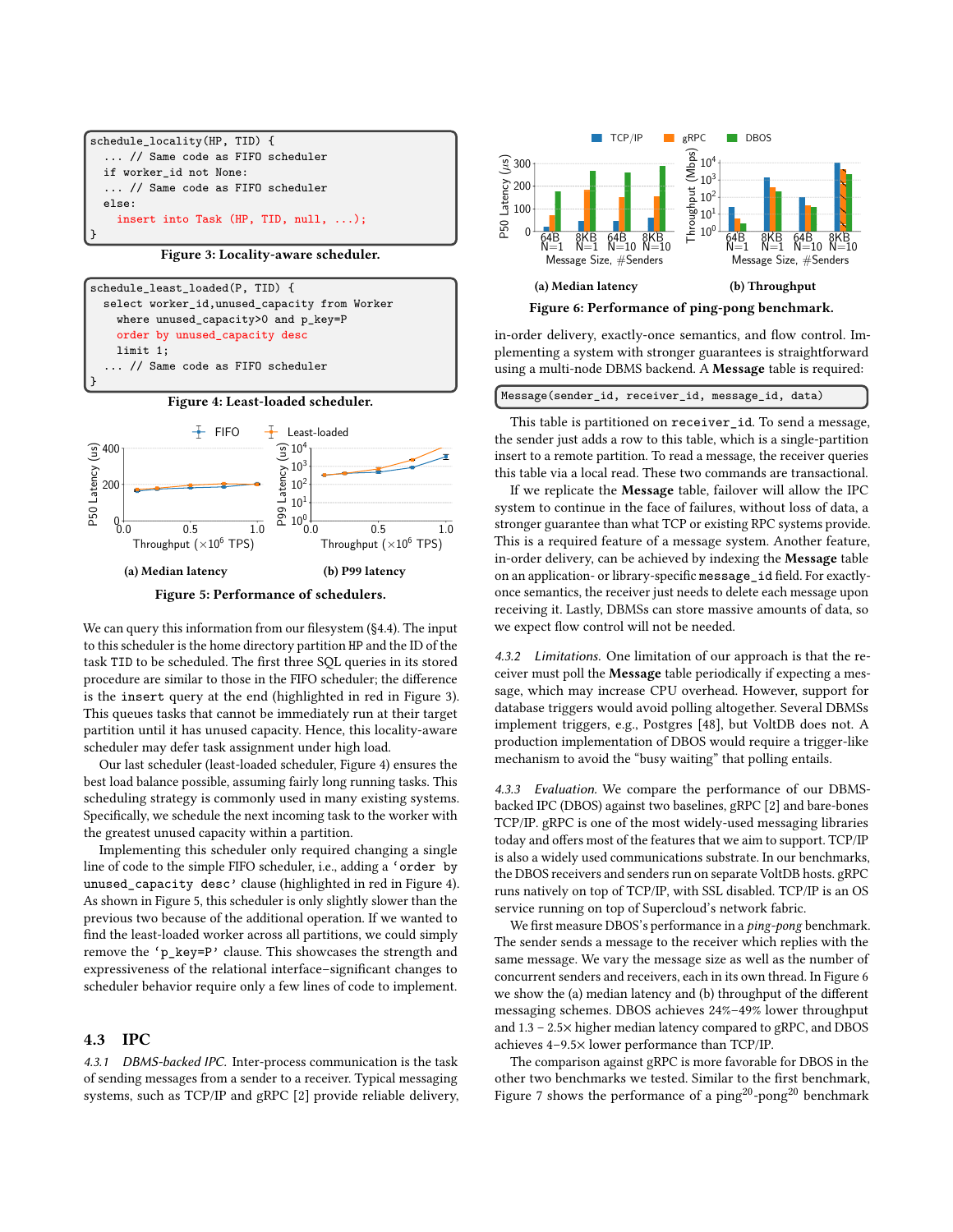<span id="page-5-2"></span><span id="page-5-1"></span>

where each sender sends 20 messages to the receiver, expecting 20 messages back. This workload is characteristic of batch communication applications such as machine learning inference serving.

Here, DBOS outperforms gRPC by up to 2.7× with small messages, while it achieves 48% lower performance with 8KB messages. The small performance gap between DBOS and gRPC is impressive considering that the DBOS message scheme is implemented in a few lines of SQL code running on top of an unmodified DBMS, while gRPC is a specialized communication framework developed by many engineers over many years. The gap between TCP/IP and DBOS has narrowed somewhat, but it is still substantial.

Figure [8](#page-5-2) shows the results of our third benchmark. In this benchmark, a single sender sends a small 64-byte message to a varying number of receivers, expecting their replies. This workload is characteristic of fan-out communication applications such as web search or parallel aggregation. The results show that as the number of receivers increases, the performance difference between DBOS and gRPC widens, which is in agreement with the previous results on small messages. For 40 receivers, DBOS achieves 2.3× higher throughput and 64% lower median latency than gRPC. Not surprisingly, the gap between DBOS and TCP/IP is still substantial.

We are encouraged by these results for the following reasons. First, VoltDB uses TCP/IP as its message substrate. In DBOS-wood, we plan to run on a bare-bones data transport, which should bridge much of these gaps. Second, DBOS uses polling, another source of significant overhead, which we expect to eliminate in DBOS-wood. Furthermore, DBOS requires an additional copy relative to the other schemes. A future DBMS could avoid this overhead.

Our conclusion is that DBOS IPC can be made a great deal more efficient. However, even in its current form, DBOS is reasonably competitive against gRPC. Since this is the most popular messaging system, we are encouraged that DBOS IPC is "fast enough".

Also, it should be noted clearly that new messaging services can be quickly coded in SQL. In current hard-coded systems they

<span id="page-5-3"></span>

| Map (p_key, partition_id, host_name, host_id)     |  |  |
|---------------------------------------------------|--|--|
| User (user_name, home_partition, current_path)    |  |  |
| Directory (d_name, content, content_type,         |  |  |
| user_name, protection_info, p_key)                |  |  |
| Localized_file (f_name, f_owner, block_no, bytes, |  |  |
| f_size, p_key)                                    |  |  |
| Parallel_file (f_name, f_owner, block_no, bytes,  |  |  |
| f size)                                           |  |  |

Figure 9: Filesystem tables for data and metadata.

require extensive development. For example, a "hub and spoke" implementation of messaging is a few lines of SQL.

# <span id="page-5-0"></span>4.4 The DBOS Filesystems

DBOS supports two filesystems, both including the standard POSIXstyle interface. The first filesystem stores all data for a user, U, on a single VoltDB partition divided into blocks of size B. In this implementation, the file table, noted below, is partitioned on user\_name. This will ensure that U is localized to a single partition and offers very high performance for small files.

The second filesystem partitions files on block\_no, thereby spreading the blocks of a file across all VoltDB partitions. In this case, reads and writes can offer dramatic parallelism, but lose node locality. For this paper's scope we focus on in-memory operations, so we leave the implementation of a spilling disk scheme, similar to the one used in the H-Store project [\[3\]](#page-8-24), to future work. Figure [9](#page-5-3) shows the tables that contain filesystem data and metadata. These tables are accessed directly by DBOS level 3 SQL services, in order to provide functionality to user code in level 4.

The Map table specifies the physical local VoltDB partitions that implement a given VoltDB database. partition\_id is the primary key, and is a foreign key in the other tables. The Map table is read-almost-always and is replicated on all nodes of a database.

The User table specifies the home partition (partition\_id) for each user. This partition holds their file directory structure. This table is also replicated on all partitions. The Directory table holds standard directory information, and is partitioned on  $p$ <sub>\_</sub>key. The Localized\_file table holds the bytes that go in each block in a localized file. It is partitioned on p\_key. The Parallel\_file table holds the bytes for parallel (partitioned) files. It has the same information as the previous table. However, file bytes must be stored in all partitions, so this table is partitioned on block\_no.

Our design uses fully qualified Linux file names for f\_names. Traversing directories generates simple lookup queries and the "current path" is stored in the User table. That way there is no need for "open" and "close", so both are no-ops in DBOS.

To access block B in localized File F with a fully qualified name for user U, we can look up the home partition from User, if it is not already cached. With that partition key, we can access Localized\_file. Parallel files are automatically in all partitions. With access to the VoltDB hashing function, we know which partition every block is in. However, it will be rare to read a single block from a parallel file. In contrast, "big reads" can send a query with a block range to all partitions that will filter to the correct blocks.

For both implementations, there are stored procedures for all filesystem operations. In the case of a localized file, the VoltDB "stub"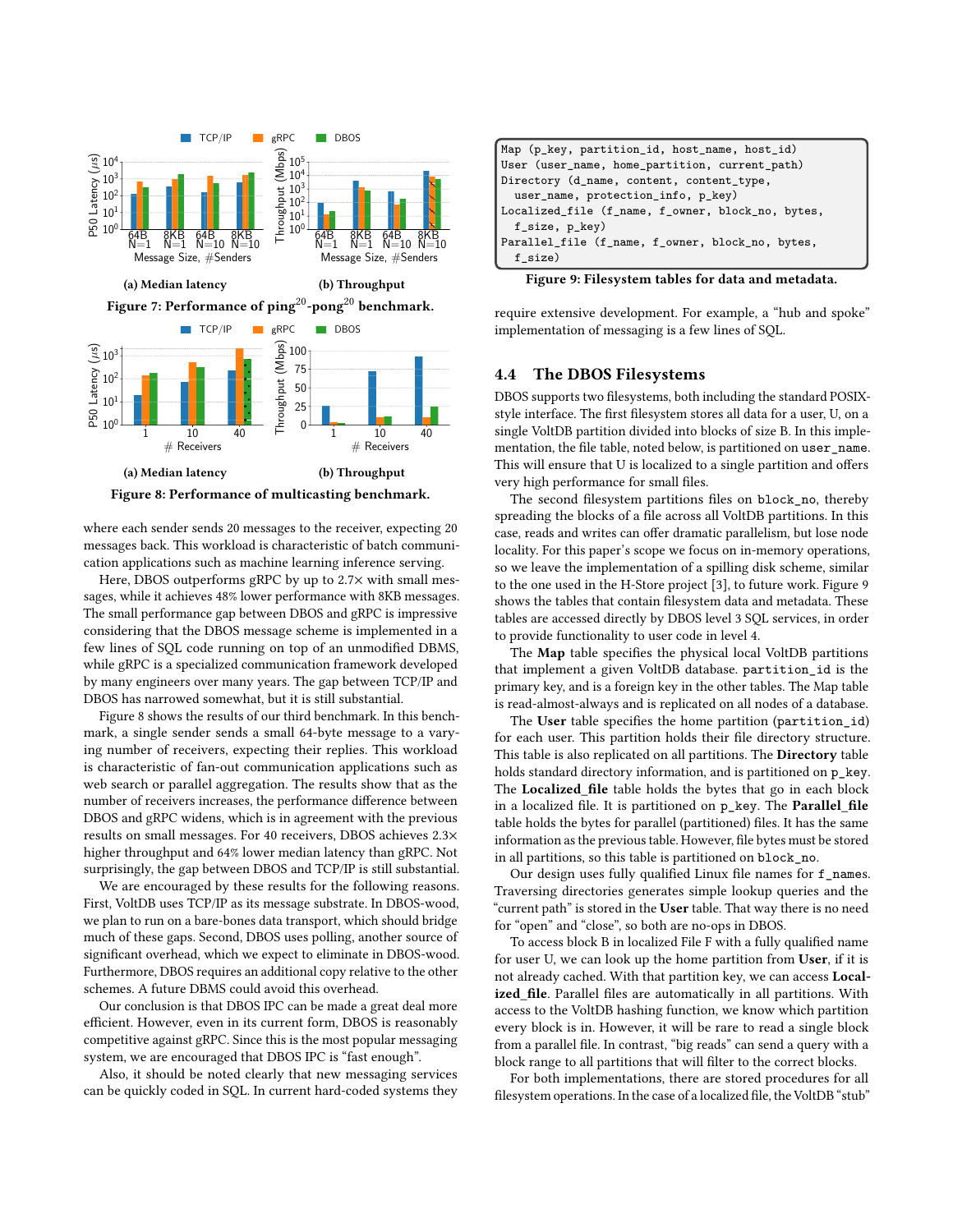in the user task sends the operation to the node holding the correct file data, where a stored procedure performs the SQL operation and returns the desired result. For partitioned tables, the stub invokes a local VoltDB stored procedure, which fans the parallel operations to the various partitions with data. These partitions return the data directly to the stub which collates the returns and alerts the task.

Note that block-size can be changed by a single SQL update to the length of the "bytes" field in either file table. Also, it is straightforward to change the DBOS filesystem into an object store, again with modest schema changes. Lastly, it is not a difficult design to allow the file creator complete control over the placement of blocks in a parallel file.

For our first experiment, we run our localized file system with a Supercloud configuration of 1 VoltDB node (40 partitions) for 40 users. Each user has 100 files of size 256KB split into 128 2KB blocks and runs the following operation loop:

```
while(true) {
  Open a random file
    Read or write twenty random 2KB blocks
      with equal probability
  Close the file
}
```
We compare our VoltDB filesystem with the Linux filesystem ext4 [\[4\]](#page-8-32). Ext4 is a journaling filesystem that uses delayed allocation, i.e., it delays block allocation until data is flushed to disk. It should be clearly noted that this comparison is "apples-to-oranges", since we are comparing a VoltDB implementation of a transactional, multi-node filesystem with a direct implementation of a local, nontransactional one.

As we can see in Figure [10a,](#page-6-0) DBOS matches or exceeds ext4's write performance because it avoids global locks that become a bottleneck for ext4 [\[36\]](#page-8-33). However, ext4 read performance considerably exceeds that of DBOS. The basic reason is the invocation cost of VoltDB is around 40 microseconds, whereas the cost of a Linux system call is approximately 1 microsecond. In a production DBOS deployment we would need to reduce this latency by, for example, using shared memory for task communication.

To demonstrate the significance of invocation overhead, we ran a slightly different benchmark where each user reads 20 blocks, each from a different file.

| while(true) $\{$                    |
|-------------------------------------|
| Repeat twenty times                 |
| Open a random file                  |
| Read or write one random 2KB blocks |
| with equal probability              |
| Close the file                      |
|                                     |

In this case, Linux will need multiple system calls, while DBOS still requires only one. As can be seen in Figure [10b,](#page-6-0) the performance gap between DBOS and ext4 has narrowed somewhat.

Besides reading and writing data, there are two other operations a filesystem must do. The first is metadata operations such as creating or deleting files. The second is analytics operations such as finding the size of a directory or listing its contents. We now benchmark each operation.

<span id="page-6-0"></span>



<span id="page-6-1"></span>

| Operation      | FS               | Avg Latency $(\mu s)$ | Max Ops/sec $(\times 10^3)$ |
|----------------|------------------|-----------------------|-----------------------------|
| Create<br>File | Ex <sub>14</sub> | 656.78 $(\pm 8.99)$   | 31.39 $(\pm 0.56)$          |
|                | <b>DBOS</b>      | 67.48 $(\pm 6.98)$    | $303.85 (\pm 1.33)$         |
| Delete<br>File | Ex <sub>14</sub> | 654.04 $(\pm 8.99)$   | $30.53 \ (\pm 0.61)$        |
|                | <b>DBOS</b>      | $65.58 (\pm 7.1)$     | 302.30 $(\pm 2)$            |

Table 1: Performance of file operations.

<span id="page-6-2"></span>

|       |      | Language Time (msec) Lines of Code |
|-------|------|------------------------------------|
| $C++$ | 9.90 | 98                                 |
| SQL   | 0.65 |                                    |

Table 2: Performance and LoC of conditional size aggregate.

In the first one shown in Table [1,](#page-6-1) we demonstrate the performance of DBOS and ext4 when 40 threads create and delete files. Since DBOS uses fully qualified names, there is a single insert to create a file instead of a directory traversal, leading to a 10× performance advantage. A similar advantage is, of course, true for deletes. As noted earlier, it is quite easy to change the implementation of DBOS files. Hence, we could move between fully qualified names and context-sensitive names if circumstances dictated. This implementation flexibility is one of the key advantages of DBOS.

Our second benchmark is an analytics operation that determines the total size of files owned by each user, counting only those that are greater than 20K in size. This is a simple SQL query in DBOS:

| select sum(f size) from Localized file                |
|-------------------------------------------------------|
| where $f$ owner = user and $f$ size $\rangle$ = size; |

On the other hand, this is not a built-in operation in ext4, and must be coded in a user program using some set of tools. Since this is a simple task, we wrote a program to recursively scan the home directory for a user, computing the necessary statistic. Lines of code and running time for a simple 4000-file directory are listed in Table [2.](#page-6-2) Like other analytics operations, this one is faster in DBOS, and requires an order of magnitude less programming effort.

So far, we have exercised the localized filesystem. Now, we turn to benchmarking the DBOS parallel filesystem, where files can be distributed across multiple Supercloud nodes. We compare our implementation with the Supercloud preferred multi-node filesystem, Lustre [\[1\]](#page-8-34). Lustre has a block size of 1 MB but VoltDB's performance drops off for large block size. As a result, we use a block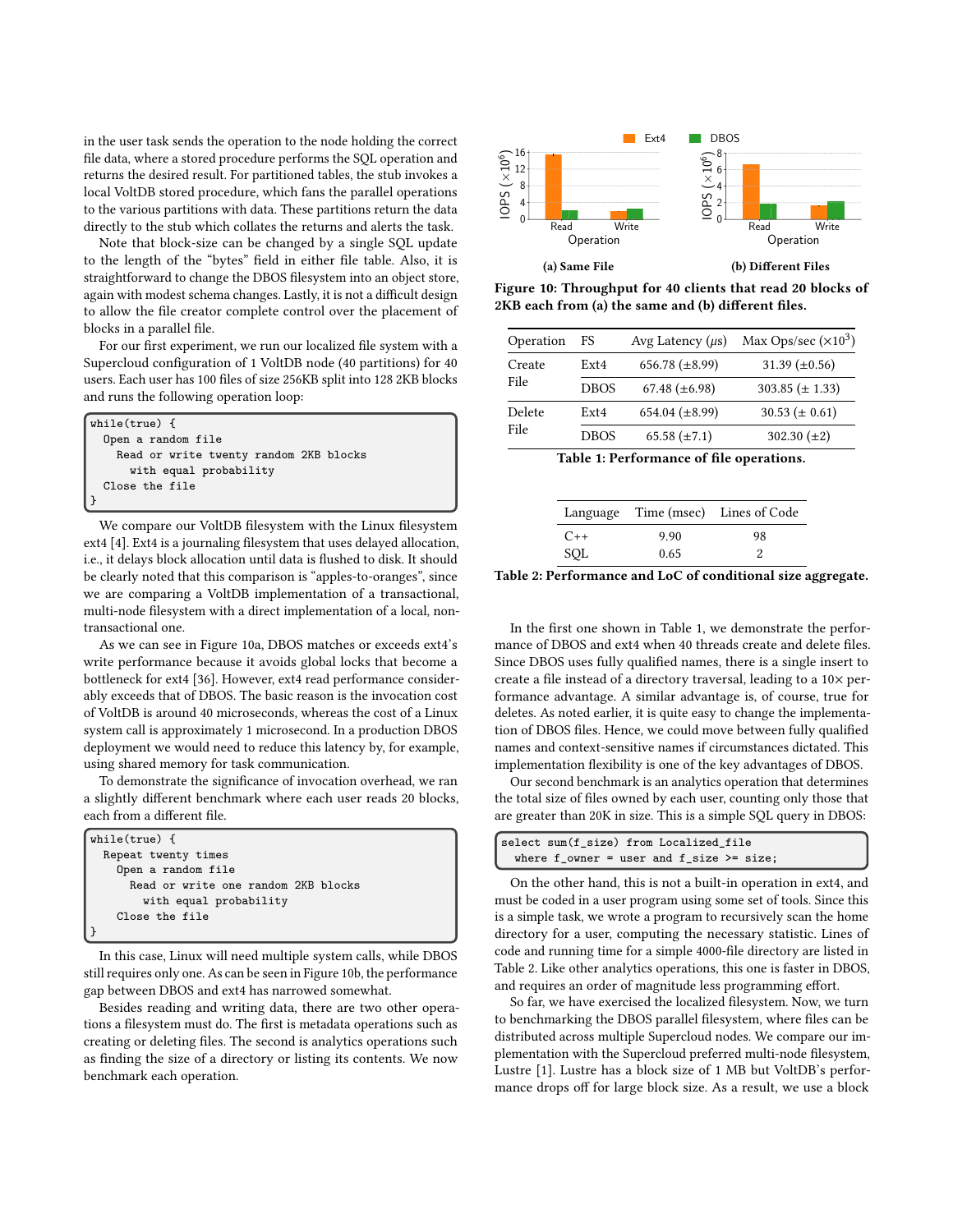<span id="page-7-2"></span>

Figure 11: Throughput for 1 to 16 remote clients, co-located in a single node. Each client (a) reads and (b) writes parallel files of 8KB blocks.

size of 8 KB in DBOS. The idea behind a parallel filesystem is to deliver maximum throughput until the backplane bandwidth is exhausted. In theory, the aggregate user load on both Lustre and DBOS should increase until the Supercloud backplane bandwidth (25 Gbps between nodes) is reached.

We first test how many clients on a single node are needed to saturate the network bandwidth. VoltDB runs on 8 server nodes, each with 40 partitions, for 320 partitions in total. Client processes read and write a collection of 4096 128 MByte files, belonging to 128 different users, for a total database size of 512 GBytes. Each client process runs the following loop:

| while( $true$ ) {                 |
|-----------------------------------|
| Open a random file                |
| Read/Write 128 MBytes in parallel |
| Close the file                    |
|                                   |

In Figure [11,](#page-7-2) we see that both DBOS and Lustre can quickly saturate Supercloud's 25 Gbps network with writes. However, DBOS requires only 4 client processes to saturate the network with reads, while Lustre can only reach 70% of the network's capacity with 16 workers. This behavior might be associated with some documented issues that affect Lustre's read operations' parallelism [\[5\]](#page-8-35).

Then, we evaluate our parallel filesystem's scalability. In this experiment, we scan across the number of nodes running VoltDB and test the maximum throughput the filesystem can achieve. We run clients in the same set of nodes as VoltDB servers. The dataset consists of 1280 128MByte files, belonging to 320 users, for a total size of 160GBytes. Files are partitioned on block number, so each file is distributed over all nodes.

In Figure [12,](#page-7-3) we plot the throughput achieved by our filesystem over the number of nodes VoltDB is deployed on. We observe a throughput drop when we move from one to two nodes. In the single-node case, all transactions are local, while when we have two nodes, half of the transactions are remote and thus much more expensive. However, we observe that after paying for that initial remote penalty the DBOS parallel filesystem's performance scales almost linearly with the number of VoltDB nodes used.

#### <span id="page-7-0"></span>5 RELATED WORK

Using declarative interfaces and DBMS concepts in system software is not new. In the OS world, filesystem checkers often use constraints specified in a declarative language [\[29,](#page-8-36) [35\]](#page-8-37). More broadly, tools like OSQuery [\[6\]](#page-8-38) provide a high-performance declarative

<span id="page-7-3"></span>

Figure 12: Throughput scalability with increasing DB nodes.

interface to OS data for easier analytics and monitoring. In a distributed setting, Cloudburst [\[46\]](#page-8-39) and Anna [\[52\]](#page-9-1) also build on DBMS technology. Similar ideas have been proposed in Tabularosa [\[33\]](#page-8-16). Declarative programming and DBMSs have already been used in some of our target applications: DCM [\[49\]](#page-8-40) proposes a cluster manager whose behavior is specified declaratively, while HopFS [\[37\]](#page-8-22) proposes a distributed filesystem whose metadata is stored in a NewSQL DBMS. However, none of these efforts proposed a radically new OS stack with a DBOS-style DBMS at the bottom.

In the programming languages community, there has been considerable work on declarative languages, dating back to APL [\[26\]](#page-8-41) and Prolog [\[24\]](#page-8-42). More recent efforts along these lines include Bloom [\[18\]](#page-8-43) and Boom [\[17\]](#page-8-44). Recently, many high-performance declarative DBMSs have been proposed, including H-Store [\[3\]](#page-8-24) and its successor VoltDB [\[8\]](#page-8-23). Our contribution is to argue for a new OS stack, not a particular programming language.

Lastly, "serverless computing", or Function as a Service (FaaS), has been widely suggested as a new programming model for user programs [\[28,](#page-8-45) [30,](#page-8-46) [31,](#page-8-47) [38,](#page-8-48) [50\]](#page-9-2). It enables massive parallelism and flexibility in developing and deploying cloud applications, by executing stateless functions operating on externally stored state.

#### <span id="page-7-1"></span>6 CONCLUSION

In this paper, we have shown the feasibility of layering a cluster operating system on a high performance distributed DBMS. We provided experiments showing that such an architecture can provide basic OS services with performance competitive with current solutions. We also showed anecdotally that services can be written in SQL with dramatically less effort than in a modern general-purpose language. Moreover, all OS state resides in the DBMS and can be flexibly queried for monitoring and analytics. We are presently at work on a DBOS-wood prototype which will include a serverless environment and end-to-end applications built on top of it.

# ACKNOWLEDGMENTS

This material is based upon work supported by the Assistant Secretary of Defense for Research and Engineering under Air Force Contract No. FA8702-15-D-0001, National Science Foundation CCF-1533644, and United States Air Force Research Laboratory Cooperative Agreement Number FA8750-19-2-1000. Any opinions, findings, conclusions or recommendations expressed in this material are those of the author(s) and do not necessarily reflect the views of the Assistant Secretary of Defense for Research and Engineering, the National Science Foundation, or the United States Air Force. The U.S. Government is authorized to reproduce and distribute reprints for Government purposes notwithstanding any copyright notation.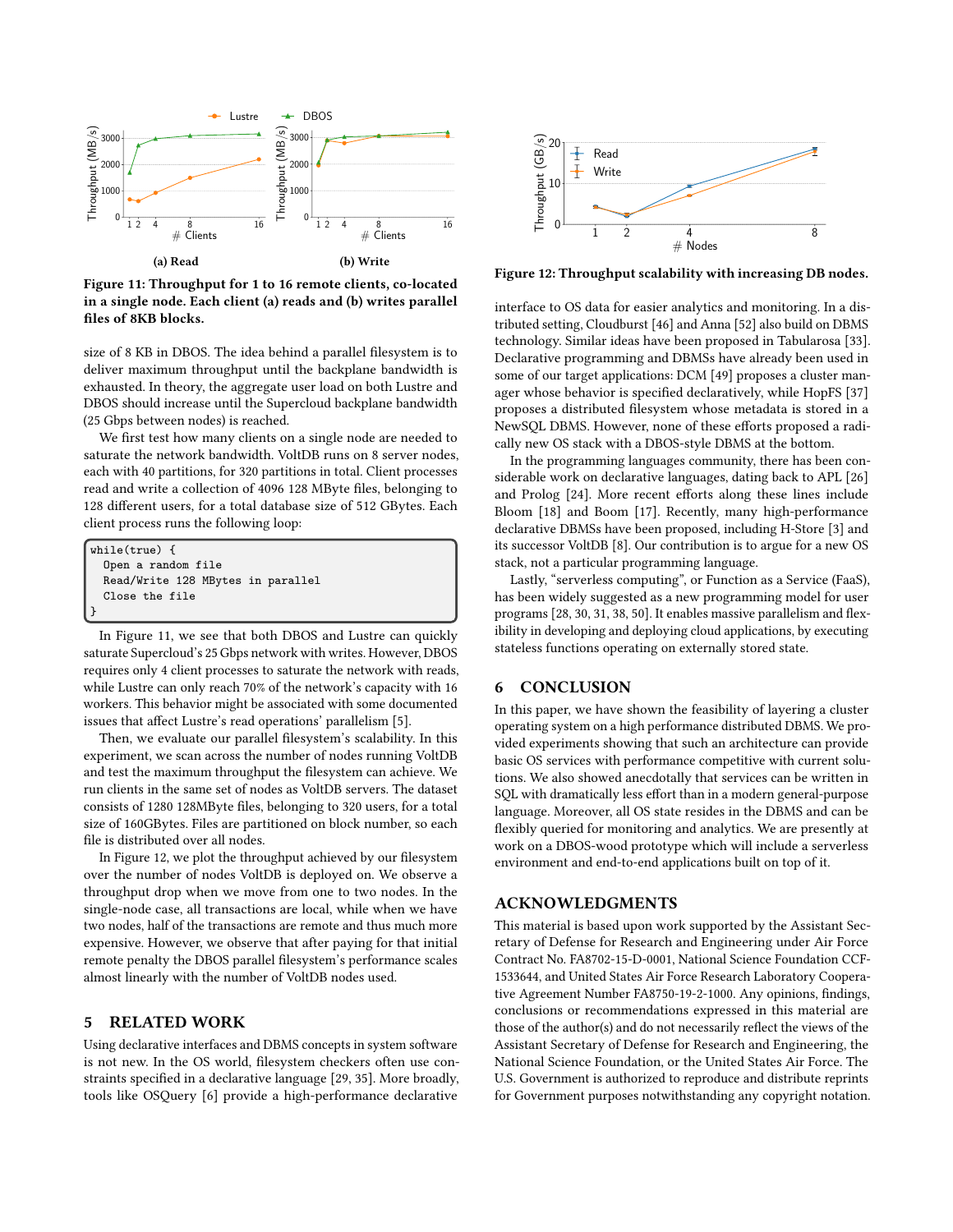#### **REFERENCES**

- <span id="page-8-34"></span>[1] 2003. Lustre. Retrieved September 21, 2021 from<https://www.lustre.org/>
- <span id="page-8-30"></span>[2] 2015. gRPC: A high performance, open source universal RPC framework . Retrieved September 21, 2021 from<https://grpc.io/>
- <span id="page-8-24"></span>[3] 2015. H-Store. Retrieved September 21, 2021 from [https://db.cs.cmu.edu/projects/](https://db.cs.cmu.edu/projects/h-store/) [h-store/](https://db.cs.cmu.edu/projects/h-store/)
- <span id="page-8-32"></span>[4] 2016. Ext4 Wiki. Retrieved September 21, 2021 from [https://ext4.wiki.kernel.](https://ext4.wiki.kernel.org/index.php/Main_Page) [org/index.php/Main\\_Page](https://ext4.wiki.kernel.org/index.php/Main_Page)
- <span id="page-8-35"></span>[5] 2018. Lustre Mailing List. Retrieved September 21, 2021 from [http://lists.lustre.](http://lists.lustre.org/pipermail/lustre-discuss-lustre.org/2018-March/015406.html) [org/pipermail/lustre-discuss-lustre.org/2018-March/015406.html](http://lists.lustre.org/pipermail/lustre-discuss-lustre.org/2018-March/015406.html)
- <span id="page-8-38"></span>[6] 2019. OSQuery. Retrieved September 21, 2021 from<https://osquery.io/>
- <span id="page-8-2"></span>2020. Matei Zaharia. Personal Communication.
- <span id="page-8-23"></span>[8] 2020. VoltDB. Retrieved September 21, 2021 from<https://www.voltdb.com/>
- <span id="page-8-8"></span>[9] 2021. Amazon Lambda. Retrieved September 21, 2021 from [https://aws.amazon.](https://aws.amazon.com/lambda/) [com/lambda/](https://aws.amazon.com/lambda/)
- <span id="page-8-17"></span>[10] 2021. Envoy Proxy. Retrieved September 21, 2021 from [https://www.envoyproxy.](https://www.envoyproxy.io/) [io/](https://www.envoyproxy.io/)
- <span id="page-8-21"></span>[11] 2021. Kubernetes Single Resource Api. Retrieved September 21, 2021 from [https:](https://kubernetes.io/docs/reference/using-api/api-concepts/#single-resource-api) [//kubernetes.io/docs/reference/using-api/api-concepts/#single-resource-api](https://kubernetes.io/docs/reference/using-api/api-concepts/#single-resource-api)
- <span id="page-8-0"></span>[12] 2021. MIT Supercloud. Retrieved September 21, 2021 from [https://supercloud.](https://supercloud.mit.edu/) [mit.edu/](https://supercloud.mit.edu/)
- <span id="page-8-25"></span>[13] 2021. SAP Hana. Retrieved September 21, 2021 from [https://www.sap.com/](https://www.sap.com/products/hana.html) [products/hana.html](https://www.sap.com/products/hana.html)
- <span id="page-8-10"></span>[14] 2021. Scaling in the Linux Networking Stack. Retrieved September 21, 2021 from<https://www.kernel.org/doc/html/latest/networking/scaling.html>
- <span id="page-8-27"></span>[15] 2021. SingleStore. Retrieved September 21, 2021 from [https://www.singlestore.](https://www.singlestore.com/) [com/](https://www.singlestore.com/)
- <span id="page-8-29"></span>[16] 2021. VoltDB Stored Procedures. Retrieved September 21, 2021 from [https:](https://docs.voltdb.com/tutorial/Part5.php) [//docs.voltdb.com/tutorial/Part5.php](https://docs.voltdb.com/tutorial/Part5.php)
- <span id="page-8-44"></span>[17] Peter Alvaro, Tyson Condie, Neil Conway, Khaled Elmeleegy, Joseph M. Hellerstein, and Russell Sears. 2010. Boom Analytics: Exploring Data-Centric, Declarative Programming for the Cloud. In Proceedings of the 5th European Conference on Computer Systems (Paris, France) (EuroSys '10). Association for Computing Machinery, New York, NY, USA, 223–236.<https://doi.org/10.1145/1755913.1755937>
- <span id="page-8-43"></span>[18] Peter Alvaro, Neil Conway, Joe Hellerstein, and William Marczak. 2011. Consistency Analysis in Bloom: a CALM and Collected Approach. CIDR 2011 - 5th Biennial Conference on Innovative Data Systems Research, Conference Proceedings, 249–260.
- <span id="page-8-13"></span>[19] Adam Belay, George Prekas, Ana Klimovic, Samuel Grossman, Christos Kozyrakis, and Edouard Bugnion. 2014. IX: A Protected Dataplane Operating System for High Throughput and Low Latency. In 11th USENIX Symposium on Operating Systems Design and Implementation (OSDI 14). USENIX Association, Broomfield, CO, 49– 65. [https://www.usenix.org/conference/osdi14/technical-sessions/presentation/](https://www.usenix.org/conference/osdi14/technical-sessions/presentation/belay) [belay](https://www.usenix.org/conference/osdi14/technical-sessions/presentation/belay)
- <span id="page-8-11"></span>[20] Silas Boyd-Wickizer, Austin T. Clements, Yandong Mao, Aleksey Pesterev, M. Frans Kaashoek, Robert Morris, and Nickolai Zeldovich. 2010. An Analysis of Linux Scalability to Many Cores. In Proceedings of the 9th USENIX Conference on Operating Systems Design and Implementation (Vancouver, BC, Canada) (OSDI'10). USENIX Association, USA, 1–16.
- <span id="page-8-3"></span>[21] Chansup Byun, Jeremy Kepner, William Arcand, David Bestor, Bill Bergeron, Vijay Gadepally, Michael Houle, Matthew Hubbell, Michael Jones, Andrew Kirby, et al. 2020. Best of Both Worlds: High Performance Interactive and Batch Launching. In 2020 IEEE High Performance Extreme Computing Conference (HPEC). IEEE, 1–7.
- <span id="page-8-5"></span>[22] Chansup Byun, Jeremy Kepner, William Arcand, David Bestor, William Bergeron, Matthew Hubbell, Vijay Gadepally, Michael Houle, Michael Jones, Anne Klein, et al. 2019. Optimizing Xeon Phi for Interactive Data Analysis. In 2019 IEEE High Performance Extreme Computing Conference (HPEC). IEEE, 1–6.
- <span id="page-8-15"></span>[23] Michael Cafarella, David DeWitt, Vijay Gadepally, Jeremy Kepner, Christos Kozyrakis, Tim Kraska, Michael Stonebraker, and Matei Zaharia. 2020. DBOS: A Proposal for a Data-Centric Operating System. arXiv preprint arXiv:2007.11112 (2020).
- <span id="page-8-42"></span>[24] Alain Colmerauer and Philippe Roussel. 1996. The Birth of Prolog. In History of programming languages—II. 331–367.
- <span id="page-8-26"></span>[25] Cristian Diaconu, Craig Freedman, Erik Ismert, Per-Ake Larson, Pravin Mittal, Ryan Stonecipher, Nitin Verma, and Mike Zwilling. 2013. Hekaton: SQL Server's Memory-Optimized OLTP Engine. In Proceedings of the 2013 ACM SIGMOD International Conference on Management of Data. 1243–1254.
- <span id="page-8-41"></span>[26] Adin D. Falkoff and Kenneth E. Iverson. 1973. The Design of APL. IBM Journal of Research and Development 17, 4 (1973), 324–334.
- <span id="page-8-18"></span>[27] Rodrigo Fonseca, George Porter, Randy H. Katz, and Scott Shenker. 2007. X-Trace: A Pervasive Network Tracing Framework. In 4th USENIX Symposium on Networked Systems Design & Implementation (NSDI 07). USENIX Association, Cambridge, MA. [https://www.usenix.org/conference/nsdi-07/x-trace-pervasive](https://www.usenix.org/conference/nsdi-07/x-trace-pervasive-network-tracing-framework)[network-tracing-framework](https://www.usenix.org/conference/nsdi-07/x-trace-pervasive-network-tracing-framework)
- <span id="page-8-45"></span>[28] Sadjad Fouladi, Riad S Wahby, Brennan Shacklett, Karthikeyan Vasuki Balasubramaniam, William Zeng, Rahul Bhalerao, Anirudh Sivaraman, George Porter, and Keith Winstein. 2017. Encoding, Fast and Slow: Low-Latency Video Processing

Using Thousands of Tiny Threads. In 14th {USENIX} Symposium on Networked Systems Design and Implementation ({NSDI} 17). 363–376.

- <span id="page-8-36"></span>[29] Haryadi Gunawi, Abhishek Rajimwale, Andrea Arpaci-Dusseau, and Remzi Arpaci-Dusseau. 2008. SQCK: A Declarative File System Checker. 131–146.
- <span id="page-8-46"></span>[30] Joseph M Hellerstein, Jose Faleiro, Joseph E Gonzalez, Johann Schleier-Smith, Vikram Sreekanti, Alexey Tumanov, and Chenggang Wu. 2018. Serverless Computing: One Step Forward, Two Steps Back. arXiv preprint arXiv:1812.03651 (2018).
- <span id="page-8-47"></span>[31] Eric Jonas, Johann Schleier-Smith, Vikram Sreekanti, Chia-Che Tsai, Anurag Khandelwal, Qifan Pu, Vaishaal Shankar, Joao Carreira, Karl Krauth, Neeraja Yadwadkar, et al. 2019. Cloud Programming Simplified: A Berkeley View on Serverless Computing. arXiv preprint arXiv:1902.03383 (2019).
- <span id="page-8-4"></span>[32] Michael Jones, Jeremy Kepner, Bradley Orchard, Albert Reuther, William Arcand, David Bestor, Bill Bergeron, Chansup Byun, Vijay Gadepally, Michael Houle, et al. 2018. Interactive launch of 16,000 microsoft windows instances on a supercomputer. In 2018 IEEE High Performance extreme Computing Conference  $(HPEC)$ . IEEE, 1-6.
- <span id="page-8-16"></span>[33] Jeremy Kepner, Ron Brightwell, Alan Edelman, Vijay Gadepally, Hayden Jananthan, Michael Jones, Sam Madden, Peter Michaleas, Hamed Okhravi, Kevin Pedretti, et al. 2018. Tabularosa: Tabular operating system architecture for massively parallel heterogeneous compute engines. In 2018 IEEE High Performance extreme Computing Conference (HPEC). IEEE, 1–8.
- <span id="page-8-12"></span>[34] Jean-Pierre Lozi, Baptiste Lepers, Justin Funston, Fabien Gaud, Vivien Quéma, and Alexandra Fedorova. 2016. The Linux Scheduler: A Decade of Wasted Cores. In Proceedings of the Eleventh European Conference on Computer Systems (London, United Kingdom) (EuroSys '16). Association for Computing Machinery, New York, NY, USA, Article 1, 16 pages.<https://doi.org/10.1145/2901318.2901326>
- <span id="page-8-37"></span>[35] Marshall Kirk McKusick, Willian N Joy, Samuel J Leffler, and Robert S Fabry. 1986. Fsck- The UNIX† File System Check Program. Unix System Manager's Manual-4.3 BSD Virtual VAX-11 Version (1986).
- <span id="page-8-33"></span>[36] Changwoo Min, Sanidhya Kashyap, Steffen Maass, and Taesoo Kim. 2016. Understanding Manycore Scalability of File Systems. In 2016 USENIX Annual Technical Conference (USENIX ATC 16). USENIX Association, Denver, CO, 71–85. <https://www.usenix.org/conference/atc16/technical-sessions/presentation/min>
- <span id="page-8-22"></span>[37] Salman Niazi, Mahmoud Ismail, Seif Haridi, Jim Dowling, Steffen Grohsschmiedt, and Mikael Ronström. 2017. HopsFS: Scaling Hierarchical File System Metadata Using NewSQL Databases. In 15th USENIX Conference on File and Storage Technologies (FAST 17). USENIX Association, Santa Clara, CA, 89–104. [https:](https://www.usenix.org/conference/fast17/technical-sessions/presentation/niazi) [//www.usenix.org/conference/fast17/technical-sessions/presentation/niazi](https://www.usenix.org/conference/fast17/technical-sessions/presentation/niazi)
- <span id="page-8-48"></span>[38] Qifan Pu, Shivaram Venkataraman, and Ion Stoica. 2019. Shuffling, Fast and Slow: Scalable Analytics on Serverless Infrastructure. In 16th {USENIX} Symposium on Networked Systems Design and Implementation ({NSDI} 19). 193–206.
- <span id="page-8-19"></span>[39] Björn Rabenstein and Julius Volz. 2015. Prometheus: A Next-Generation Monitoring System (Talk). USENIX Association, Dublin.
- <span id="page-8-9"></span>[40] Gladys Rama. 2020. Report: AWS Lambda Popular Among Enterprises, Container Users. [https://awsinsider.net/articles/2020/02/04/aws-lambda-usage](https://awsinsider.net/articles/2020/02/04/aws-lambda-usage-profile.aspx)[profile.aspx.](https://awsinsider.net/articles/2020/02/04/aws-lambda-usage-profile.aspx)
- <span id="page-8-7"></span>[41] Albert Reuther, Chansup Byun, William Arcand, David Bestor, Bill Bergeron, Matthew Hubbell, Michael Jones, Peter Michaleas, Andrew Prout, Antonio Rosa, and et al. 2018. Scalable system scheduling for HPC and big data. J. Parallel and Distrib. Comput. 111 (Jan 2018), 76–92.<https://doi.org/10.1016/j.jpdc.2017.06.009>
- <span id="page-8-1"></span>[42] Albert Reuther, Jeremy Kepner, Chansup Byun, Siddharth Samsi, William Arcand, David Bestor, Bill Bergeron, Vijay Gadepally, Michael Houle, Matthew Hubbell, et al. 2018. Interactive supercomputing on 40,000 cores for machine learning and data analysis. In 2018 IEEE High Performance extreme Computing Conference (HPEC). IEEE, 1–6.
- <span id="page-8-6"></span>[43] Albert Reuther, Peter Michaleas, Michael Jones, Vijay Gadepally, Siddharth Samsi, and Jeremy Kepner. 2020. Survey of Machine Learning Accelerators. In 2020 IEEE High Performance Extreme Computing Conference (HPEC). IEEE, 1–12.
- <span id="page-8-14"></span>[44] D. M. Ritchie and K. Thompson. 1974. The Unix Time-Sharing System. Commun. ACM 17 (1974), 365–375.
- <span id="page-8-20"></span>[45] Benjamin H. Sigelman, Luiz André Barroso, Mike Burrows, Pat Stephenson, Manoj Plakal, Donald Beaver, Saul Jaspan, and Chandan Shanbhag. 2010. Dapper, a Large-Scale Distributed Systems Tracing Infrastructure. Technical Report. Google, Inc.<https://research.google.com/archive/papers/dapper-2010-1.pdf>
- <span id="page-8-39"></span>[46] Vikram Sreekanti, Chenggang Wu, Xiayue Charles Lin, Johann Schleier-Smith, Jose M Faleiro, Joseph E Gonzalez, Joseph M Hellerstein, and Alexey Tumanov. 2020. Cloudburst: Stateful Functions-as-a-Service. arXiv preprint arXiv:2001.04592  $(2020)$
- <span id="page-8-28"></span>[47] Michael Stonebraker. 1981. Operating System Support for Database Management. Commun. ACM 24, 7 (July 1981), 412–418.<https://doi.org/10.1145/358699.358703>
- <span id="page-8-31"></span>[48] Michael Stonebraker and Lawrence A. Rowe. 1986. The Design of POSTGRES. In Proceedings of the 1986 ACM SIGMOD International Conference on Management of Data (SIGMOD '86). Association for Computing Machinery, Washington, D.C., USA, 340–355.<https://doi.org/10.1145/16894.16888>
- <span id="page-8-40"></span>[49] Lalith Suresh, João Loff, Faria Kalim, Sangeetha Abdu Jyothi, Nina Narodytska, Leonid Ryzhyk, Sahan Gamage, Brian Oki, Pranshu Jain, and Michael Gasch. 2020. Building Scalable and Flexible Cluster Managers Using Declarative Programming.